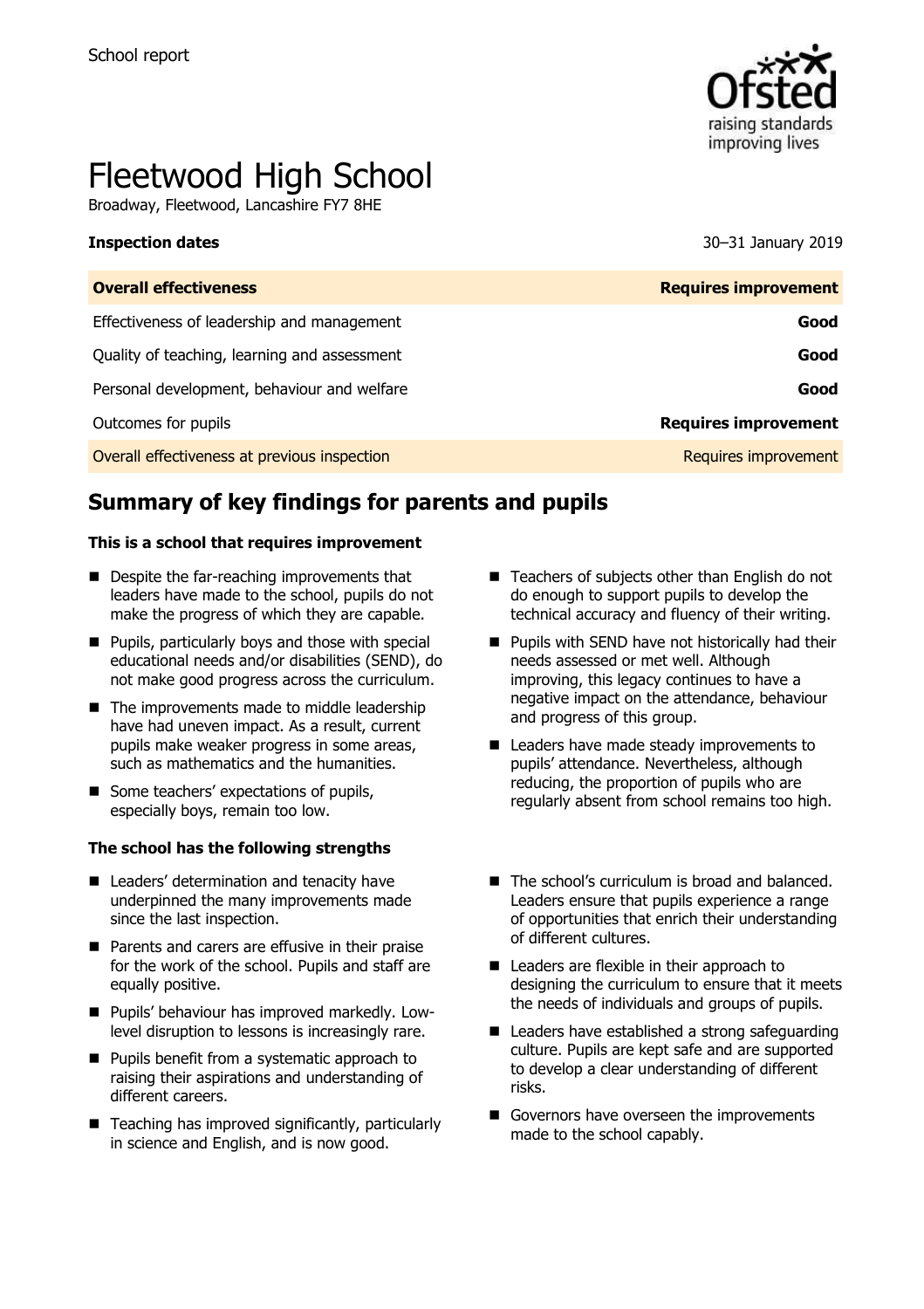

# **Full report**

### **What does the school need to do to improve further?**

- Improve outcomes for all groups of pupils, particularly boys, by ensuring that:
	- teachers have consistently high expectations of what pupils can achieve
	- teachers provide pupils with the careful support that they need to develop the technical accuracy and fluency of their writing
	- the improvements to middle leadership are built on so that pupils achieve well across the curriculum, including in the humanities and mathematics.
- Develop the way in which pupils with SEND have their needs identified, assessed and met so that they:
	- make greater progress in their learning
	- attend school more regularly
	- are excluded from school less frequently.
- Reduce the proportion of pupils who are regularly absent from school.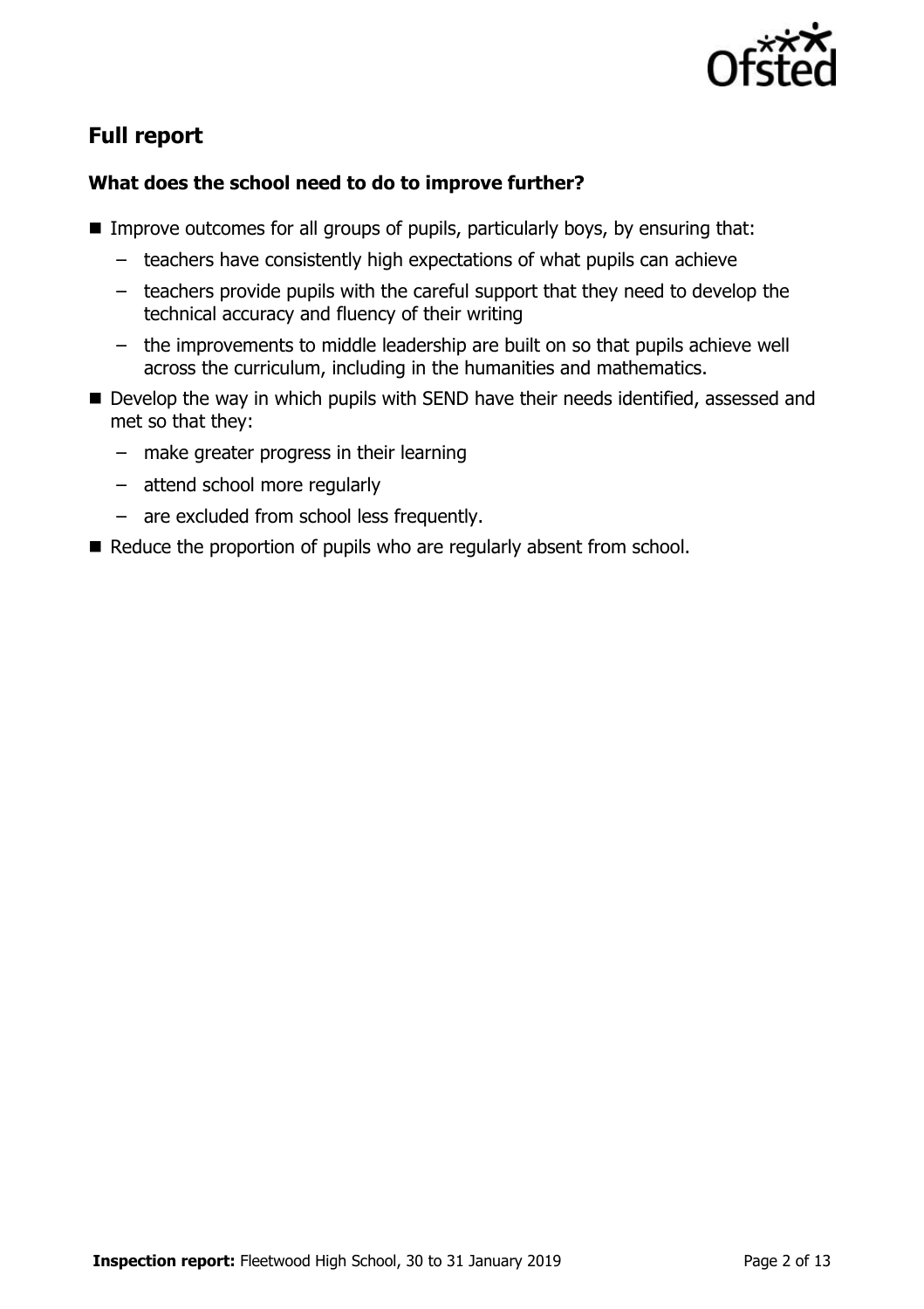

# **Inspection judgements**

#### **Effectiveness of leadership and management Good**

- Leaders have made considerable improvements to the school since the previous inspection. They ensure that pupils attend school more regularly, behave well and benefit from good teaching. However, the extent to which teachers have high expectations of pupils, particularly boys, remains variable. Although pupils' outcomes are improving, the continued underperformance of pupils, particularly boys and those with SEND, means that further improvement to teaching is still required before outcomes are good.
- Leaders are tenacious in their approach to improving the school. They demonstrate an uncompromising commitment to improving pupils' life chances through the power of education. They galvanise staff and pupils, which creates a collective pride in the school.
- **Parents recognise the many ways in which the school has improved. They describe the** school as a 'happy' and 'friendly' place and are fulsome in their praise of the school's leadership and its staff. Many commented favourably on the positive impact that the school has on their children's development and well-being.
- The views expressed by parents reflect a sea-change in the school's reputation. The local community now has far greater confidence in the school. This is reflected in the significant rise in pupil numbers and the increased number of parents who are choosing to apply for a place at the school as their first choice.
- **Pupils are equally positive about the school. They describe the school as being 'like a** family' and they enthusiastically embrace leaders' promotion of 'the Fleetwood way'. Pupils typically enjoy lessons and value their respectful relationships with staff. They also appreciate the lengths that the school goes to in order to 'open our eyes' to the range of opportunities beyond the local area.
- Staff enjoy working at the school. They feel proud to be a part of the school's improvement journey and are keen to develop the school further.
- Leaders and governors have a clear understanding of the school's strengths, where it is improving, and which areas need further attention. Their plans to improve the school are ambitious and precise. They target improvement in areas that are likely to make a significant difference to pupils' lives.
- Leaders at all levels have a clear and shared vision for the development of teaching. They have improved teaching through the consistent adoption of strategies to improve pupils' recall of previous learning. They have also prioritised the development of pupils' speaking and listening skills.
- Leaders' monitoring and evaluation of teaching are thorough and methodical. This enables leaders to develop a precise understanding of those aspects of teaching that are strong and those that require greater attention.
- Leaders ensure that staff take part in training that addresses their individual needs. Where appropriate, leaders use support from the Fylde Coast Academy Trust (FCAT) and the local authority to improve the delivery of certain subjects.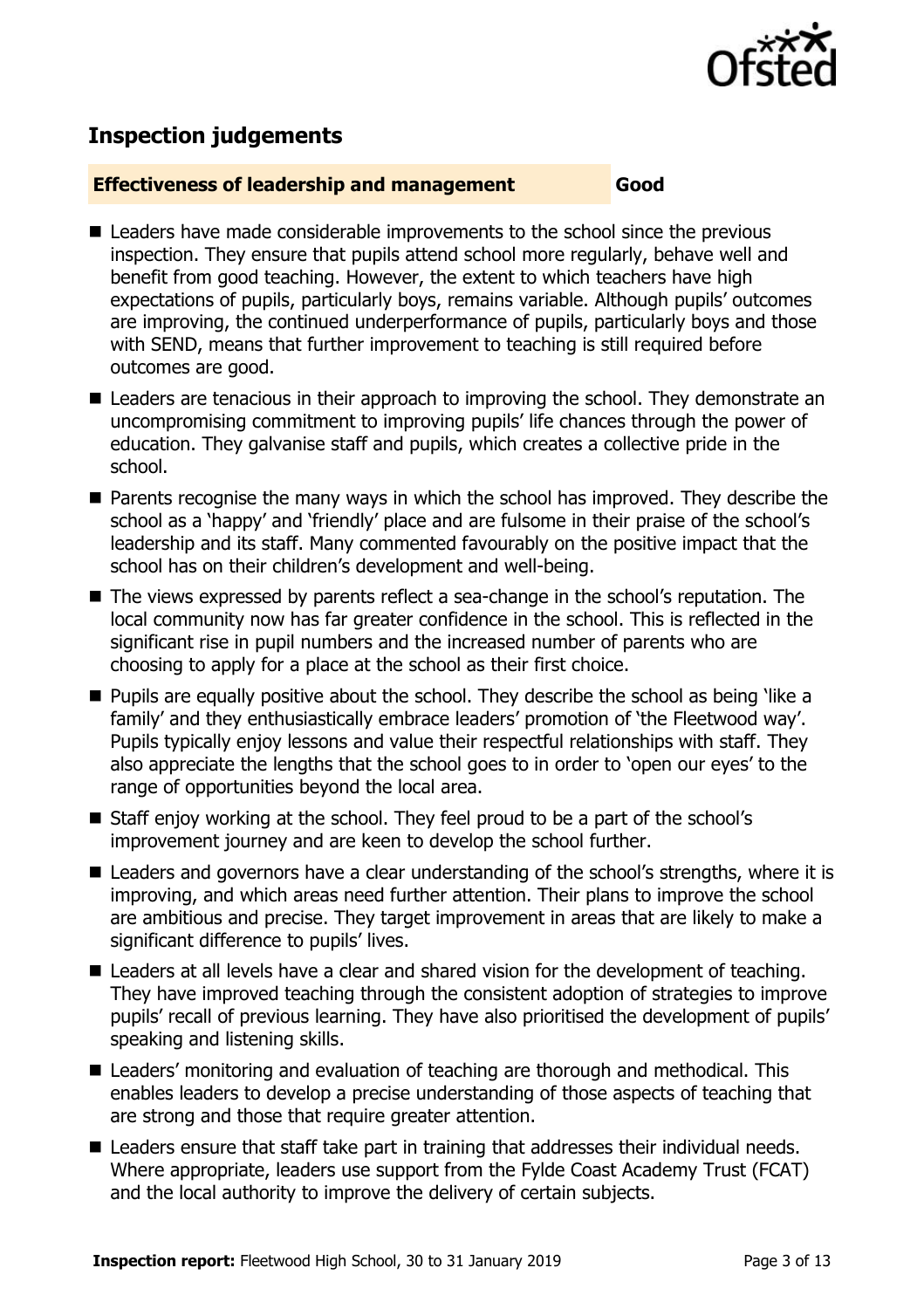

- $\blacksquare$  Middle leadership has improved considerably. Faculty leaders say that they feel empowered to make a difference. Increasingly, they are having a positive impact on developing the curriculum and the quality of teaching in their areas. Despite this, the development of middle leadership has been uneven. This has contributed to continued variability in the extent to which teaching and outcomes have improved in different areas. For example, improvements in science and English have been more significant than those seen in mathematics and the humanities.
- Enhanced pastoral leadership plays a pivotal role in improving pupils' behaviour, attendance and attitudes to learning.
- Leaders have established a curriculum that is broad, balanced and tailored to the needs of individuals and groups of pupils. Pupils study a curriculum with a strong academic core. Leaders also prioritise pupils' learning in the arts and technology. Pupils can opt to study vocational courses, many of which link directly to opportunities in the local labour market.
- Some pupils follow a less academic curriculum. Where this is the case, leaders ensure that any decisions made about pupils' individual programmes of study are firmly rooted in what is best for these pupils.
- Leaders carefully monitor and evaluate the appropriateness of the curriculum. This helps them to identify and address weaknesses in the curriculum in different subjects.
- A very small number of pupils have been entered for the English baccalaureate (EBacc) in recent years. This is because very few pupils have opted to study a modern foreign language at GCSE. However, this is changing. Leaders have made substantial changes to the way that French is taught, which has increased the number of pupils who have opted to study a modern foreign language in key stage 4. As a result, the proportion of pupils being entered for the EBacc is increasing significantly.
- Leaders ensure that pupils benefit from an extensive range of opportunities to enrich their learning and personal development. Leaders focus on addressing gaps in pupils' cultural awareness and understanding through a variety of trips and visits to places such as Paris, Barcelona and Stratford-upon-Avon. Teachers provide pupils with a rich and diverse range of extra-curricular opportunities, from trampolining to performing arts and various academic clubs. Leaders closely monitor pupils' participation in enrichment activities to ensure that all benefit from what is offered.
- Leaders are discerning in their use of additional funding to support disadvantaged pupils. This contributes to the improvements that have been made to disadvantaged pupils' progress, behaviour and attendance.
- **Pupils with SEND have not had their needs identified, assessed or met well in the past.** This is because historically, this aspect of the school's work has not been well led. Moreover, weaknesses in the leadership of SEND across the local area have exacerbated the historic lack of clarity in the school's work in this area.
- Despite this, the new special educational needs coordinator (SENCo) has quickly developed a clear understanding of what needs to improve. The SENCo has introduced systematic plans to address weaknesses in the way that the school identifies, assesses and meets the needs of pupils with SEND. However, it is too early to assess the impact of this work, and the legacy of weaknesses continues to impact negatively on the progress, attendance and behaviour of this group of pupils.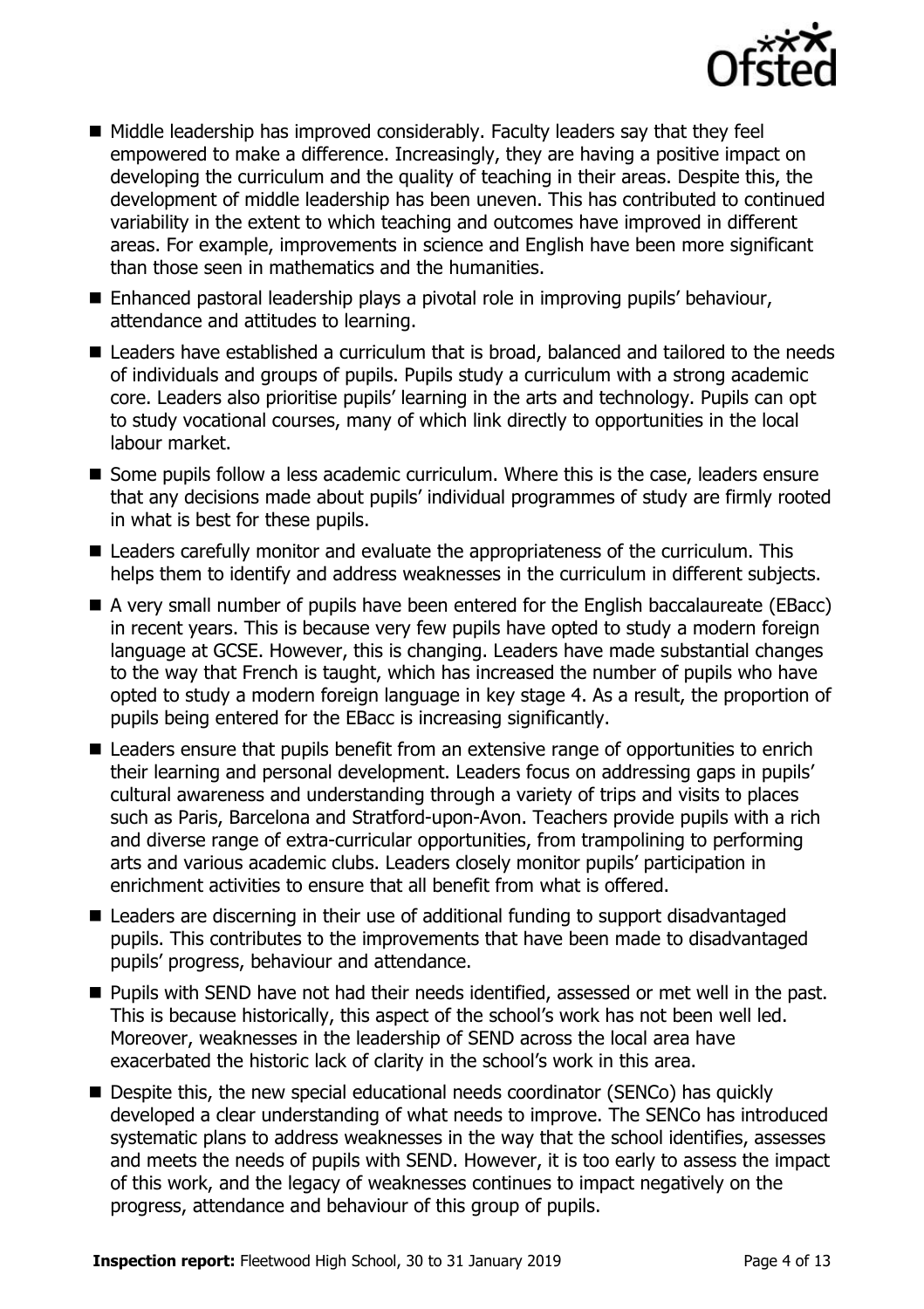

#### **Governance of the school**

- Governors work in tandem with leaders to ensure that the school's vision and values underpin the improvements that have been made across the school.
- Governors support leaders capably, and they hold leaders stringently to account for the school's development.
- They share leaders' intimate knowledge of the school and their 'no excuses' approach to improving pupils' life chances.
- Governors are skilled and knowledgeable. They use a range of external professionals and consultants to verify the improvements that leaders report.
- Governors have sought creative solutions to some of the challenges that the school has faced. For example, the school's associate membership of FCAT has enabled leaders and governors to carefully select the support that they feel they need to speed up improvement in particular areas.
- Governors oversee the school's finances exceptionally well. They have worked closely with leaders to eradicate a significant deficit in the school's budget.

### **Safeguarding**

- The arrangements for safeguarding are effective.
- Leaders have established a strong safeguarding culture throughout the school. They ensure that referrals are made, as appropriate, to a range of external agencies.
- Staff are vigilant to signs of abuse or neglect and make good use of the school's systems for referring concerns to leaders. Staff benefit from a range of training that enhances their understanding of safeguarding issues.
- Safeguarding and pastoral leaders understand how high rates of absence significantly increase risk. As a result, the school's procedures for checking on absence are exceptionally thorough and leave nothing to chance.
- **Pupils benefit from a thorough and methodical approach to learning about risk. They** explained to inspectors what they have learned about areas of risk such as drugs, alcohol, domestic violence and e-safety.

#### **Quality of teaching, learning and assessment Good**

- Teaching has improved significantly since the previous inspection. Historic strengths in the teaching of technology, arts and vocational subjects have been maintained. Science and English, in particular, are now taught more effectively than in the past. However, there remains some variability in the quality of teaching, particularly in relation to teachers' expectations of what boys are capable of. This partly explains why pupils' outcomes overall have not improved to the same extent as the general quality of teaching.
- The teaching of technology, arts and vocational subjects is an established strength. In these subjects, teachers have high expectations of all pupils. They ensure that pupils of different abilities and aptitudes complete work that they find both challenging and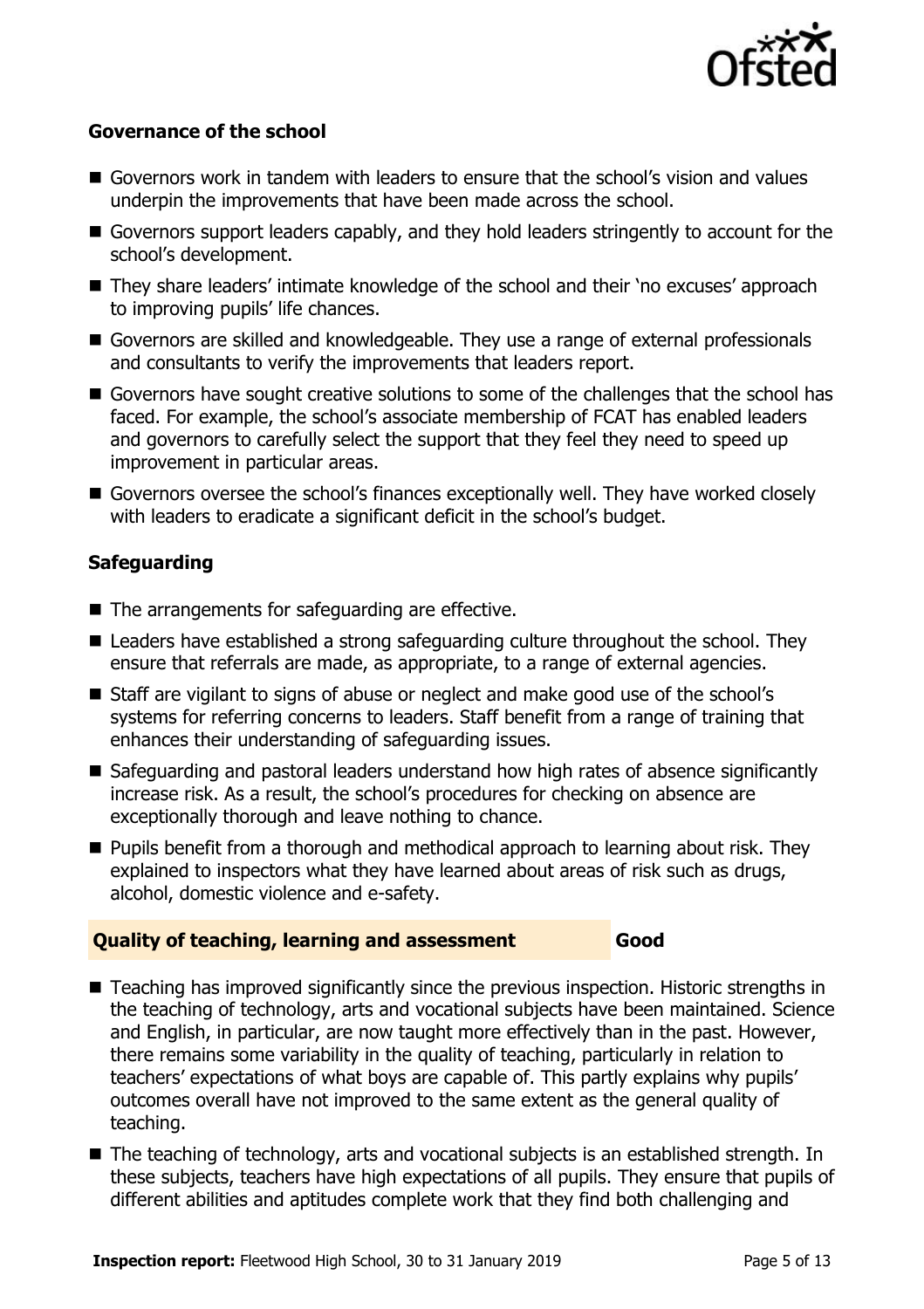

accessible. In these subjects, pupils become engrossed in their learning and are helped by teachers' clear explanations and demonstrations. As a result, pupils produce work which is of a consistently high quality.

- The teaching of English has improved markedly. Pupils benefit from a coherent approach to developing their knowledge and skills in this subject throughout the school. Teachers have high expectations of pupils' extended writing. For example, pupils are challenged to write for a variety of different audiences and purposes. Teachers ask pupils probing questions that encourage them to reflect and develop their reasoning. As a result, pupils of different abilities are now producing work which indicates that they are making more progress in English than pupils who left the school in recent years.
- Improvements to the teaching of science have been even more recent and dramatic. The teaching of science has improved throughout the school. As in English, improvements to the curriculum and teaching in key stage 3 are laying the foundation for greater success. Science teachers have high expectations and routinely challenge pupils of different abilities. They use experiments to bring science to life and enhance the development of pupils' scientific skills. These improvements have already brought about a transformation in pupils' achievement by the end of Year 11.
- The teaching of mathematics is also showing some improvement. However, here developments are less embedded so have had less impact, particularly on the progress of pupils currently in key stage 4. Leaders have made significant modifications to the key stage 3 mathematics curriculum, and these modifications have improved the pitch and sequencing of pupils' learning. However, teachers are less adept at ensuring that teaching meets the needs of pupils with different abilities. Moreover, their focus on developing pupils' mathematical reasoning and problem-solving skills is unrefined and is not having the impact that leaders intend.
- Teachers of history and geography do not make the most of the time that they have with pupils, particularly in key stage 3. Teachers often try to do too much within a short period of time. This results in a superficial development of pupils' knowledge and skills in these subjects.
- Teachers consistently apply helpful strategies to improve pupils' recall of previous work. Pupils also complete regular homework tasks to reinforce their learning. There is some evidence that this is helping pupils to develop a more secure knowledge of the different subjects that they study.
- **Pupils are supported to develop their speaking and listening skills. Teachers are** developing higher expectations of pupils' spoken English. They question pupils thoughtfully and expect pupils to provide developed and eloquent responses. This is helping pupils to articulate their views more clearly. It is also enhancing their wider personal development.
- In contrast, teachers are less focused on developing the fluency and technical accuracy of pupils' writing. As a result, there is huge variation in the quality of pupils' writing. Boys' writing, in particular, is often sloppy and littered with errors in spelling, punctuation and grammar. The quality of pupils' writing in English is typically of a much higher standard than it is in other subjects.
- Teachers cater for the needs of the most able pupils increasingly well. This is because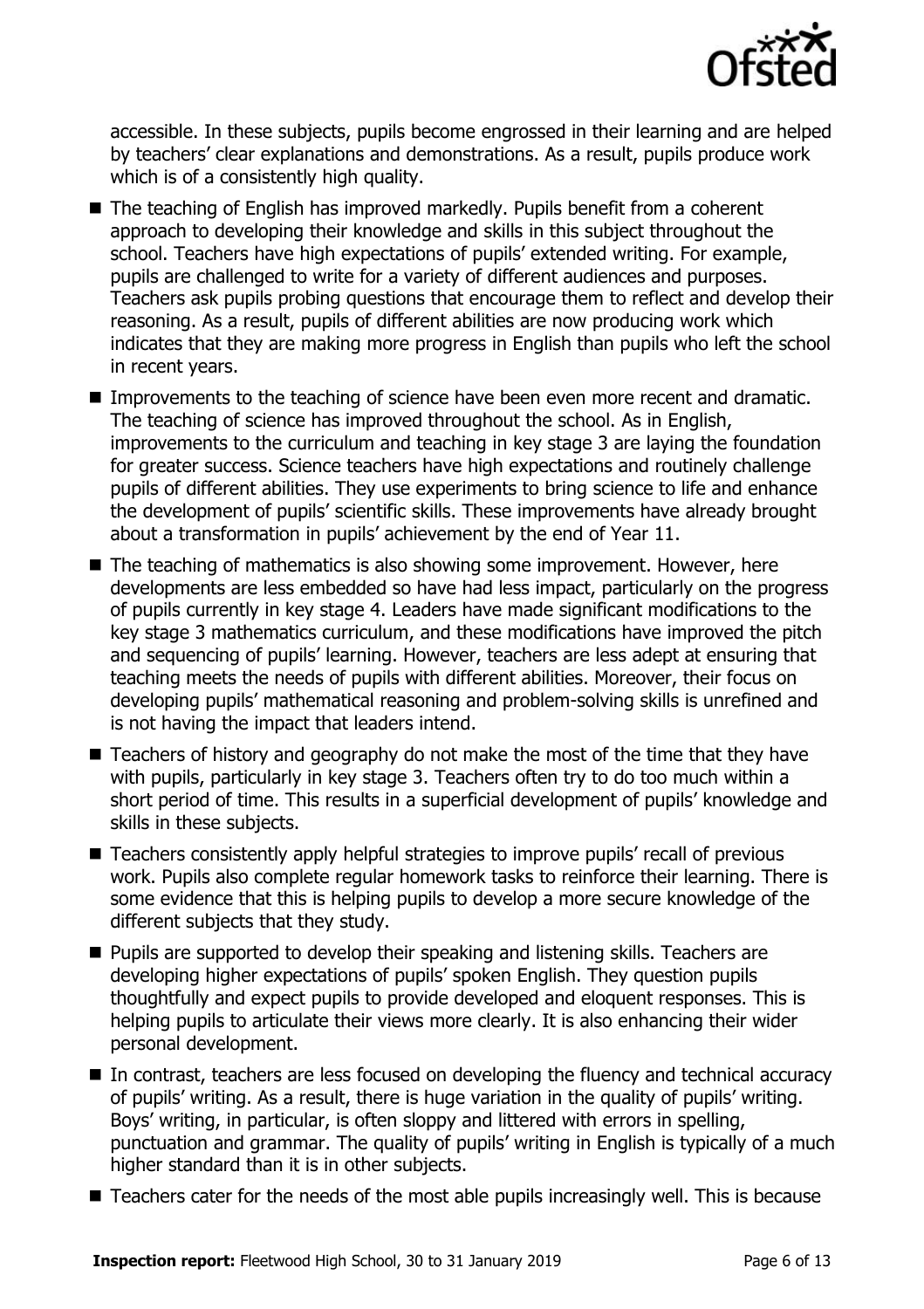

leaders have prioritised developments in this area and teachers have increased their expectations of these pupils.

■ There is still too much variation in the extent to which teachers cater for the needs of pupils with SEND. In some cases, and particularly in relation to high-ability pupils with SEND, teachers ensure that pupils' needs are met well. In other cases, some teachers pay little attention to the useful guidance that is produced to support the teaching of each pupil. Where this is the case, it has a negative impact on pupils' learning.

#### **Personal development, behaviour and welfare Good**

#### **Personal development and welfare**

- The school's work to promote pupils' personal development and welfare is good. Pupils feel valued as individuals. They appreciate the work of staff and feel that the school is having a positive impact on their personal development.
- Pupils are adamant that bullying is very rare. Leaders regularly seek pupils' opinions on bullying, and they promote the school's anti-bullying strategy methodically. Pupils say that they understand different types of bullying, such as that which takes place online. They say that, on the rare occasions that bullying does occur, staff deal with it quickly and well.
- **Pupils benefit from a comprehensive programme of personal, social, health and** economic education. Pupils develop a good understanding of issues relating to equality. They are encouraged to be proud of who they are and where they come from, but also to be welcoming, respectful and interested in others.
- British values are promoted well. Pupils develop a clear understanding of democratic principles through their participation in events such as mock elections. The school's orderly environment and focus on consideration for others ensures that pupils appreciate the rule of law. As a result, pupils are well prepared for life in modern Britain.
- **Pupils are helped to raise their aspirations. They benefit from a thorough and** methodical careers education, which is supported by excellent information, advice and guidance about the opportunities that are available to them in the future. Staff go to great lengths to educate pupils from Year 7 onwards about different jobs and professions. The school provides pupils and their families with information about how they can be supported financially while attending higher education.
- **Pupils are developing increasingly positive learning habits. They typically work hard in** lessons and complete homework diligently. Despite this, boys are generally less committed to doing their best. Many do not take pride in the presentation of their work, and they are less assertive in their approach to learning.
- The school carefully oversees the personal development, behaviour and safety of pupils in alternative provision. Leaders communicate regularly with alternative providers and the pupils who attend this provision to ensure that the education on offer meets their needs.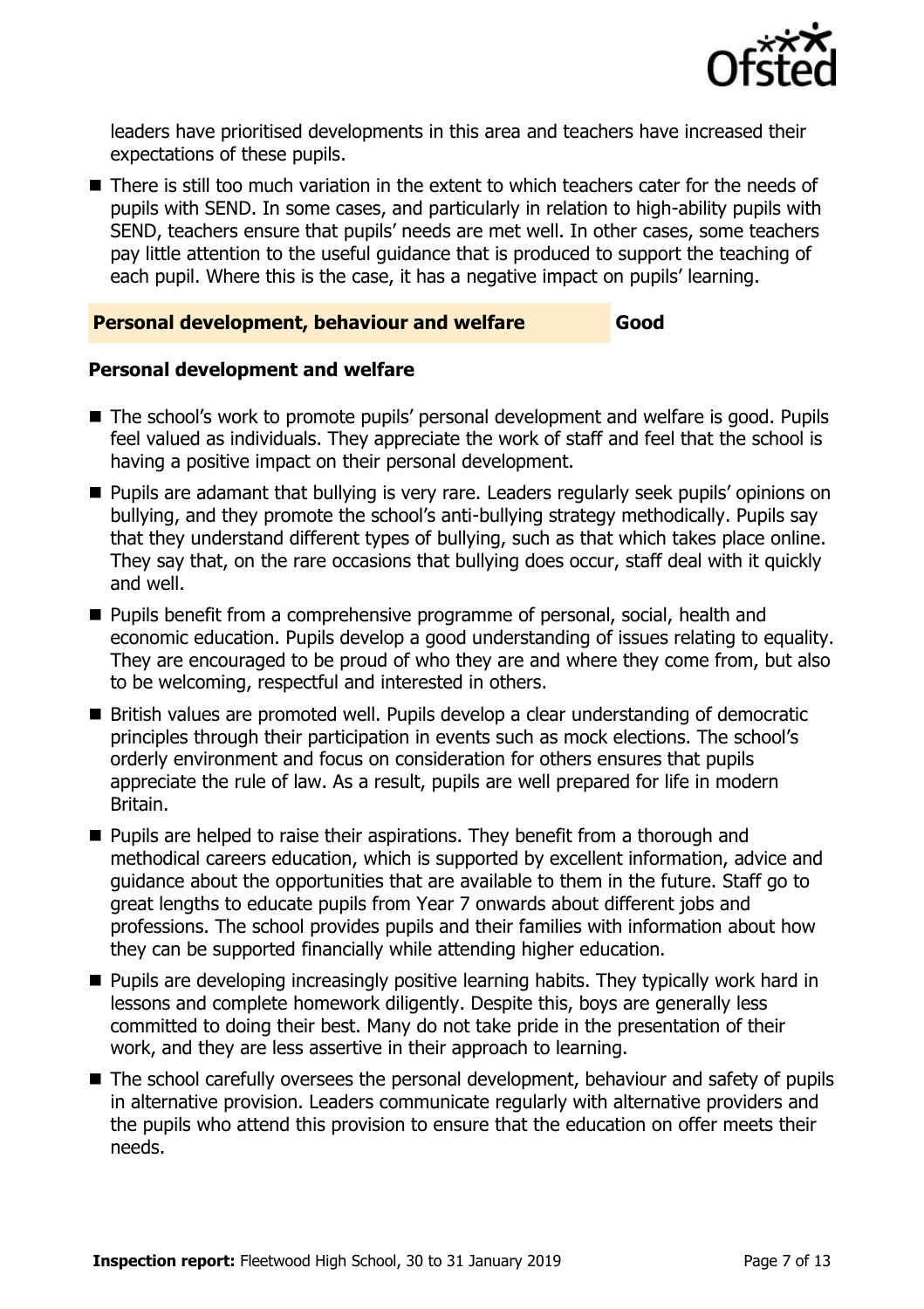

### **Behaviour**

- $\blacksquare$  The behaviour of pupils is good and has improved significantly since the previous inspection. As a result, low-level misbehaviour is increasingly rare in lessons.
- The number of incidents of serious misbehaviour has also reduced. During the previous academic year, there was a significant reduction in the very high historic rates of fixedterm exclusion. This has been accompanied by a reduction in the number of pupils who have been excluded permanently.
- Leaders have developed effective alternative sanctions to the use of fixed-term exclusion. They also ensure that pupils with a history of challenging behaviour are supported well. Consequently, many of these pupils improve their behaviour significantly during their time at the school.
- Leaders have high expectations of pupils' conduct. They are firm but fair. They provide strong and visible help for teachers to ensure that behaviour in lessons is positive.
- **Pupils behave well around the school site, including during breaktime and lunchtime.** They enjoy one another's company and that of the many staff on duty.
- The school has achieved a sustained improvement in pupils' attendance. Over the last two years, pupils' attendance has improved significantly and is getting closer to historic national averages. This improvement is due to the school's relentless promotion of the importance of regular attendance, allied to a very systematic approach to challenging and supporting those who are regularly absent.
- The proportion of pupils who are regularly absent from school has also reduced. However, it remains well above historic national averages.

#### **Outcomes for pupils Requires improvement**

- $\blacksquare$  Since the previous inspection, published performance data has shown that, by the end of Year 11, pupils have consistently made significantly less progress than all pupils nationally. Pupils' progress has been consistently low in English, mathematics and the humanities.
- The performance of boys in GCSE examinations has shown a deterioration in their progress across the curriculum. In 2018, the attainment of boys was almost one full GCSE grade in each subject below that of all pupils nationally with similar starting points.
- Since the previous inspection, the progress of disadvantaged pupils by the end of Year 11 has been similar to that of non-disadvantaged pupils within the school. However, both of these groups have made significantly less progress than other pupils nationally. The progress of middle- and high-ability pupils has also been low, as has the progress of pupils with SEND.
- The published performance information about pupils' progress is concerning. However, published data only tells part of the story. For a relatively small group of pupils, a full range of examinations were not suitable. Although this had a negative effect on the overall achievement headlines for the school, leaders could demonstrate that they had done their very best by these pupils.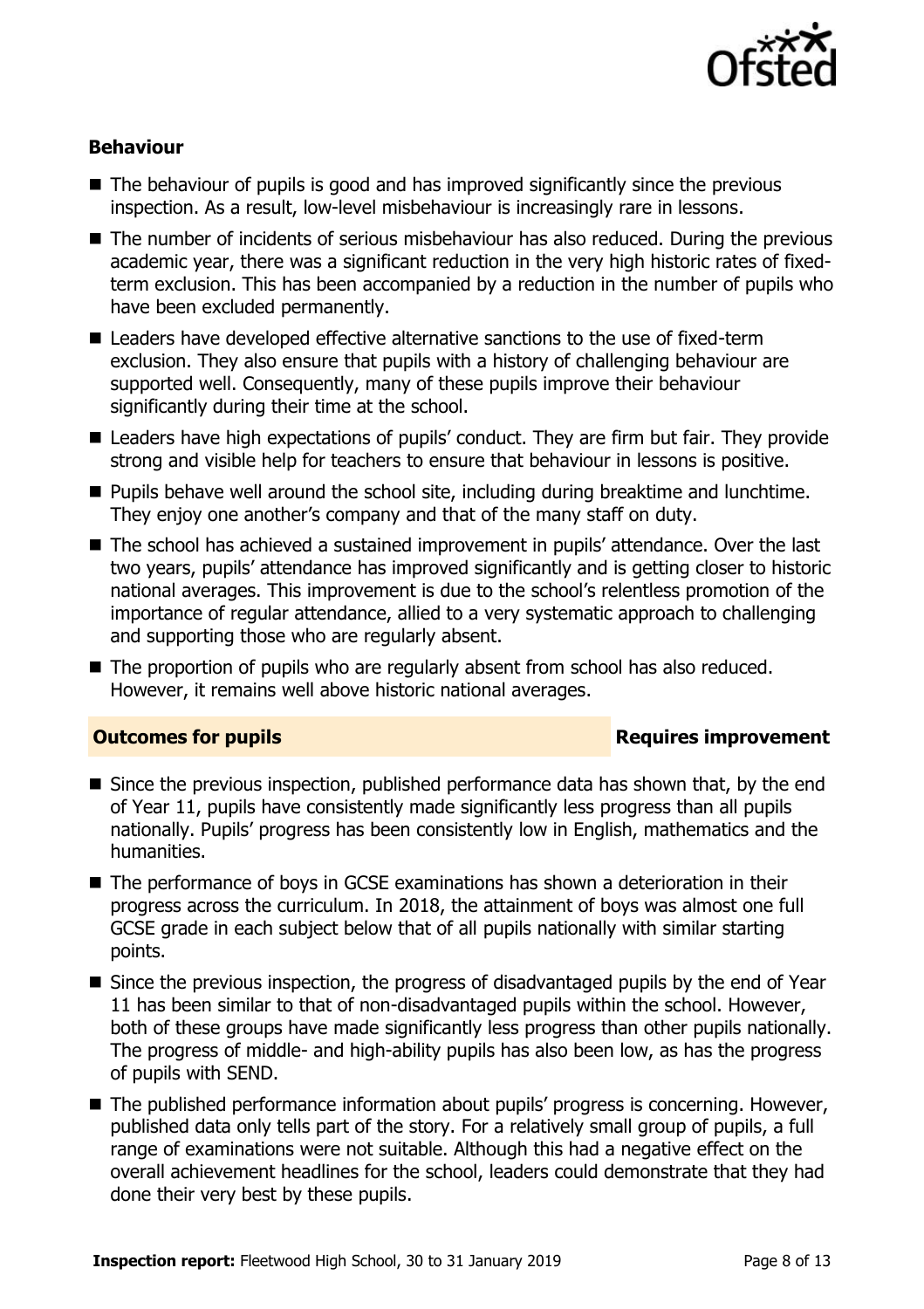

- The proportion of pupils attaining standard GCSE passes in both English and mathematics has improved since the last inspection, as has the proportion of pupils attaining high passes in the same subjects. This has contributed to further improvements in pupils' destinations. The proportion of pupils who leave the school without a place in education, employment or further training is low. The proportion of pupils moving on to study level three qualifications has increased to over 40%. This is important, as it provides pupils with a direct route to higher education once they complete their courses.
- **Pupils achieve well in technology, the arts and vocational subjects. Improvements** made to the teaching of science over the last two years have transformed pupils' attainment and progress in this subject.
- Information provided by leaders indicates that pupils lower down the school are making better progress than those in the past. In particular, leaders' information signals that there has been a sea-change in the progress made by pupils in key stage 3.
- The work of current pupils indicates that they are making better progress than their predecessors, particularly in Years 7 and 8. However, significant variation remains in the progress of different groups of pupils. In particular, boys and pupils with SEND are not consistently making the progress of which they are capable. Moreover, there remains considerable variation in pupils' progress across the curriculum. This is noticeably weaker in the humanities and, to a lesser extent, mathematics.
- Leaders' work to develop pupils' speaking and listening skills is beginning to have a positive impact. In contrast, the school's work to develop pupils' writing across the curriculum is underdeveloped and slows this aspect of pupils' literacy development.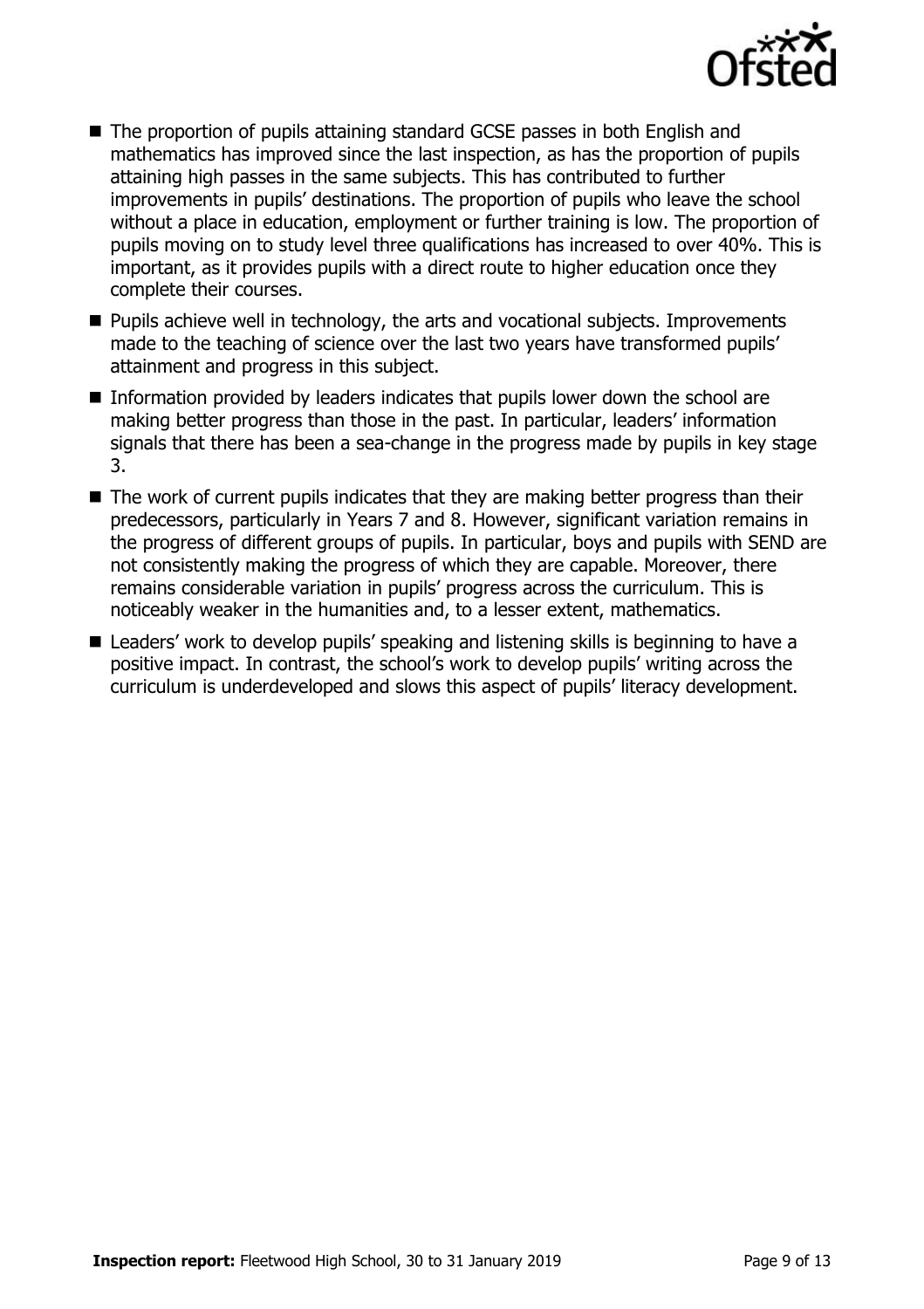

# **School details**

| Unique reference number | 119771     |
|-------------------------|------------|
| Local authority         | Lancashire |
| Inspection number       | 10057931   |

This inspection of the school was carried out under section 5 of the Education Act 2005.

| Type of school                      | Secondary comprehensive      |
|-------------------------------------|------------------------------|
| School category                     | Foundation                   |
| Age range of pupils                 | 11 to 16                     |
| <b>Gender of pupils</b>             | Mixed                        |
| Number of pupils on the school roll | 877                          |
| Appropriate authority               | The governing body           |
| Chair                               | Jan Finch                    |
| <b>Headteacher</b>                  | <b>Richard Barnes</b>        |
| Telephone number                    | 01253 876757                 |
| Website                             | www.fleetwoodhs.org.uk       |
| <b>Email address</b>                | enquiries@fleetwoodhs.org.uk |
| Date of previous inspection         | 7-8 July 2016                |

### **Information about this school**

- The school has grown in size since the previous inspection. The number of pupils on roll is now broadly in line with the national average.
- The proportion of disadvantaged pupils is significantly higher than the national average.
- The proportion of pupils who have been identified as having SEND is well above the national average. The proportion of pupils with an education, health and care plan is below average.
- Most pupils are White British.
- The proportion of pupils who speak English as an additional language is lower than the national average.
- The school is an associate member of Fylde Coast Academy Trust but is still maintained by the local authority.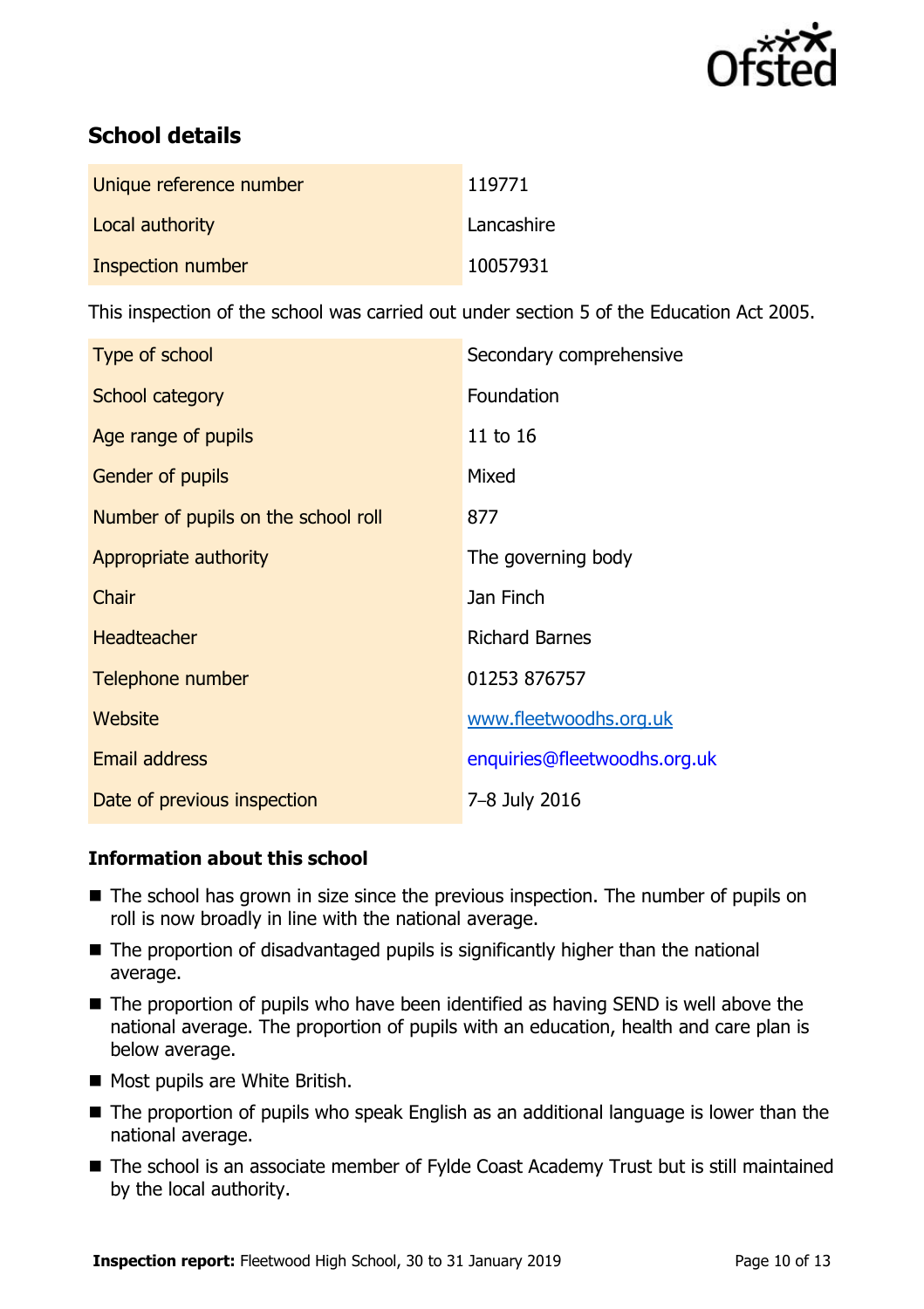

 Where appropriate, the school uses alternative provision for some pupils. A number of pupils attend 4-Tec Moto and the McKee Centre.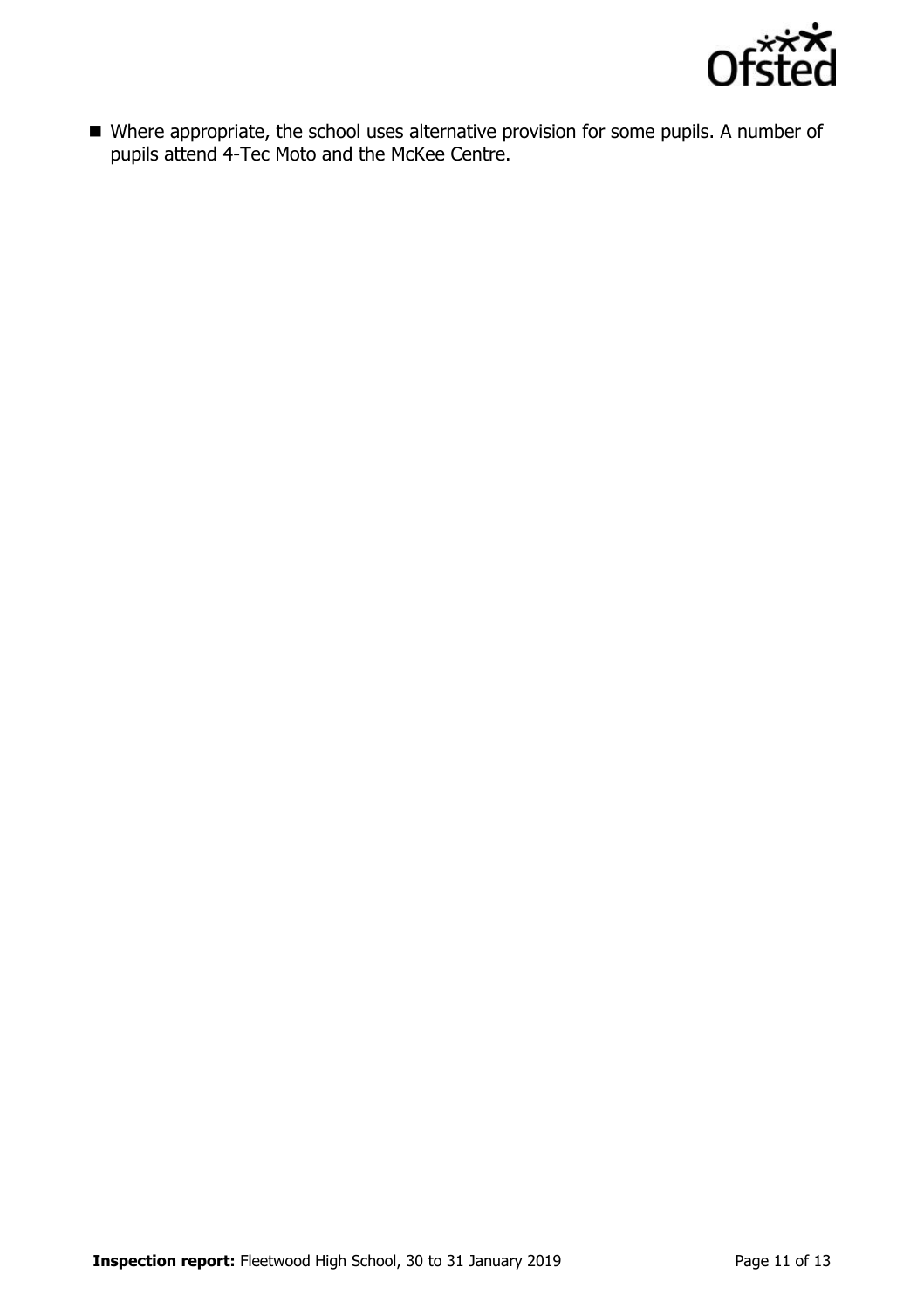

# **Information about this inspection**

- Inspectors observed teaching and learning across a range of subjects. Some observations were conducted jointly with school leaders. Inspectors looked at pupils' work during lessons. They also carried out a work scrutiny with a senior leader.
- **Inspectors met with groups of pupils. They also talked with others informally.** Discussions were held with senior and middle leaders. Inspectors also met with a group of teachers and a group of non-teaching staff.
- The lead inspector met with members of the governing body, including its chair. He also spoke with a representative of the local authority and the chief executive officer of FCAT.
- Inspectors took account of the 34 responses to Ofsted's online Parent View survey and the 33 free-text responses from parents.
- Inspectors considered the 60 responses to the online staff questionnaire and the 14 responses to the pupils' questionnaire.
- Inspectors scrutinised a range of documents. These included the school's selfevaluation and improvement plan, information about the school's performance and documents relating to safeguarding.

#### **Inspection team**

| Will Smith, lead inspector | Her Majesty's Inspector |
|----------------------------|-------------------------|
| <b>Annette Patterson</b>   | Ofsted Inspector        |
| Dean Logan                 | Ofsted Inspector        |
| Erica Sharman              | Her Majesty's Inspector |